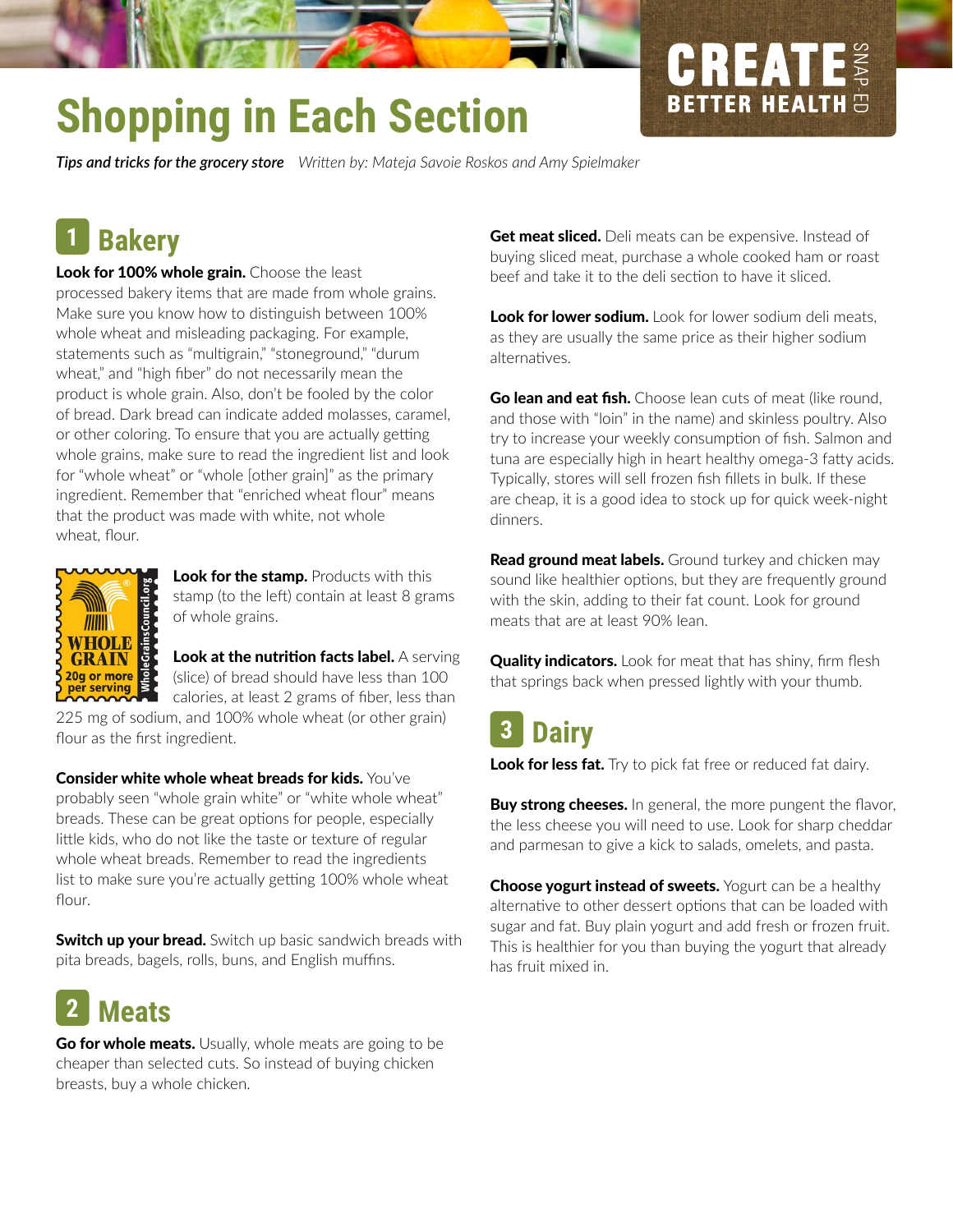## **4 Snacks**

#### *(nuts, crackers, chips, popcorn, dried fruit, cookies)*

**Avoid individual servings.** Although buying single serving, pre-packaged snacks is convenient, it is a big waste of money. Buy sandwich baggies and buy the snacks in bulk, then it will take just a few minutes to pack snacks.

**Look for less seasoning.** Ingredient lists play a large role in the snack aisle. Try to buy snacks with few ingredients, and look for those that are low in sugar, salt, and fat. Opt for unseasoned options (like raw nuts and unsalted popcorn). Choose corn chips instead of potato chips and plain crackers instead of those with cheese powder or other additives.

#### **Canned goods 5**

*(vegetables, fruits, beans, soup, meat)*

Keep a well-stocked pantry. Keep a variety of canned vegetables, fruits, and beans on hand to toss into soups, salads, pasta, or rice dishes. Even if there is no fresh food in the house, you can still make a healthy dinner if you have a well-stocked pantry.

Look for less salt, syrup, and oil. Whenever possible, choose vegetables without added salt, fruit packed in juice, and meat packed in water. Also look for reduced sodium soups and beans. Add water to soups to reduce the amount of sodium. To decrease the salt you get from canned beans, make sure to drain and rinse before serving.

#### **Baking 6**

**Buy in bulk.** This is a good area to buy in bulk since most of the items will last for a long time.

What to buy and what to avoid. Good picks in this section include whole wheat flour, evaporated milk, yeast, and spices. Avoid frostings and chocolate chips as these can be easy to snack on without noticing how much you've eaten.

#### **Condiments 7**

*(pickles, salad dressings, ketchup, mustard, BBQ sauce, peanut buter, jam, vinegar, oil)*

**Look for hidden sugars.** Watch out for hidden sugars in BBQ sauces and salad dressings. If an ingredient ends in – ose, it is likely a sugar.

**Choose better condiments.** When possible, choose mustard as a spread instead of ketchup or mayonnaise. Ketchup is high in sugar and mayonnaise is high in fat.

Use a lower sodium crunch. Keep in mind that a serving of pickles is usually half of a whole pickle and contains 12% of your daily sodium intake. Instead of using pickles in recipes for crunch, try using celery.

**Choose BBQ sauce wisely.** The first ingredient in most BBQ sauces is some type of sugar, usually corn syrup. Choose a BBQ sauce with a tomato product as the frst ingredient.

**Consider spending more on peanut butter.** Most peanut butters have added sugar. Although no-sugar-added peanut butter is often more expensive, it may be worth the extra money if you eat a lot of peanut butter.

**Always have vinegar.** Vinegar is cheap and comes in many different varieties (white, apple cider, red wine, white wine, balsamic, white balsamic, rice wine). It can be substituted for extra salt in some recipes and has a long storage life. Vinegar is a good item to always have on hand.

**Make your own dressings.** Instead of buying premade salad dressings, try making your own. All you need is vinegar, oil, water, and some type of seasoning. You can also substitute some or all of the oil with yogurt.

### **Cereal and Breakfast Foods 8**

**Buy plain oatmeal.** When purchasing oatmeal, stay away from those that have added sugars, favorings, and salt. The best way to do this is stick to regular, uncooked oats.

**Rainbow colored milk is not natural.** Choose cereals that have at least 4 grams of fber per serving, and the less sugar, the better. Remember that if the cereal turns your milk a diferent color, it probably isn't a good choice.

Make your own granola. Avoid granolas, even the low-fat variety, as they tend to have more fat and sugar than other cereals. Instead, try making your own granola with oats, nuts, and honey.

**Serving sizes vary.** Cereal serving sizes can range from ½ cup to more than 1 cup. Make sure to take this into account when choosing a cereal.